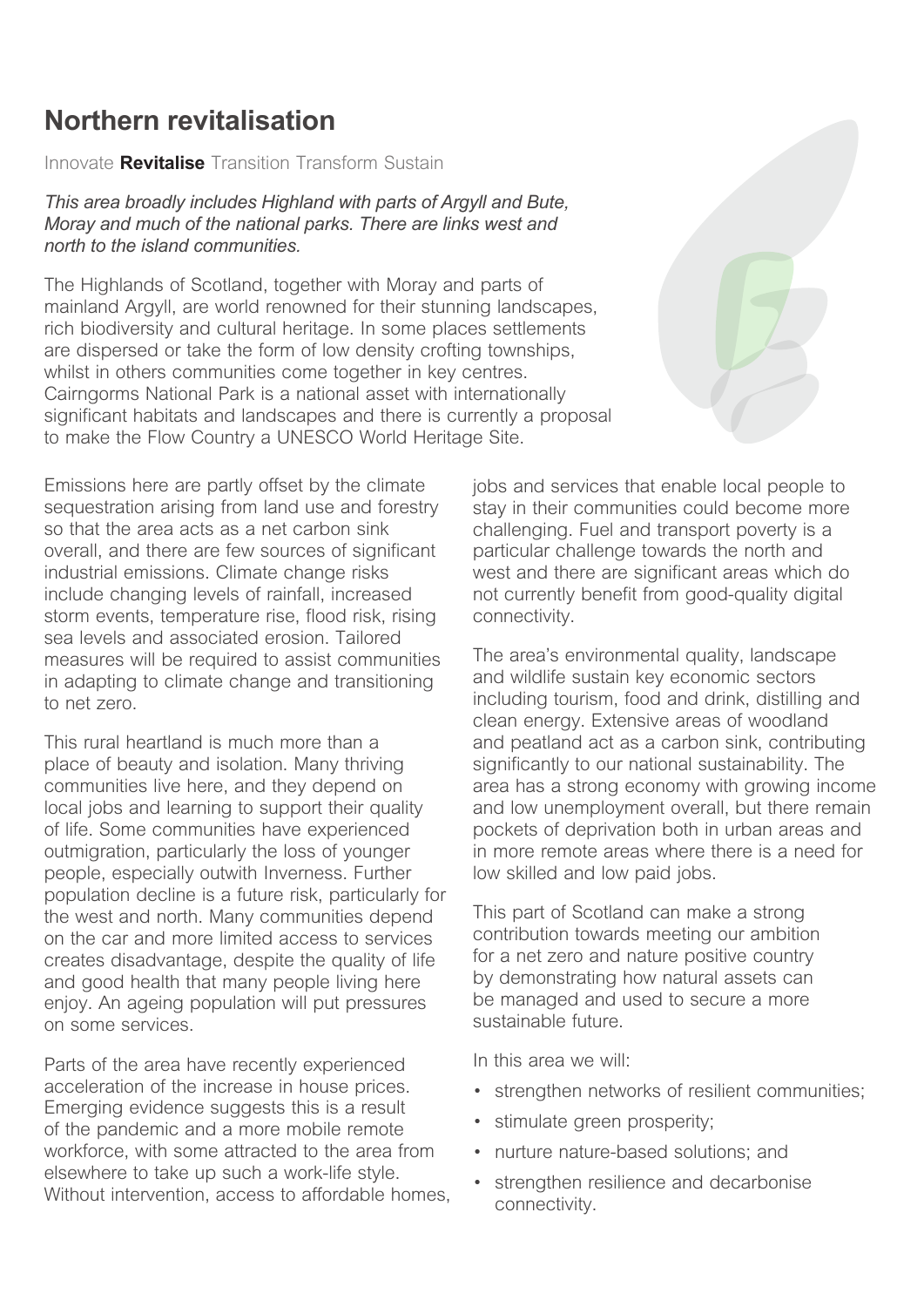## **Northern revitalisation**

### Legend



#### Liveable places

- National Walking, Cycling and Wheeling  $\circled{c}$ Network
- Circular Economy Material Management  $\left(5\right)$ Facilities
- $\odot$ Digital Fibre Network

### **Productive places**

- 8 Industrial Green Transition Zones
- $\odot$ Pumped Hydro Storage
- **Strategic Renewable Electricity Generation**  $\boxed{12}$ and Transmission Infrastructure

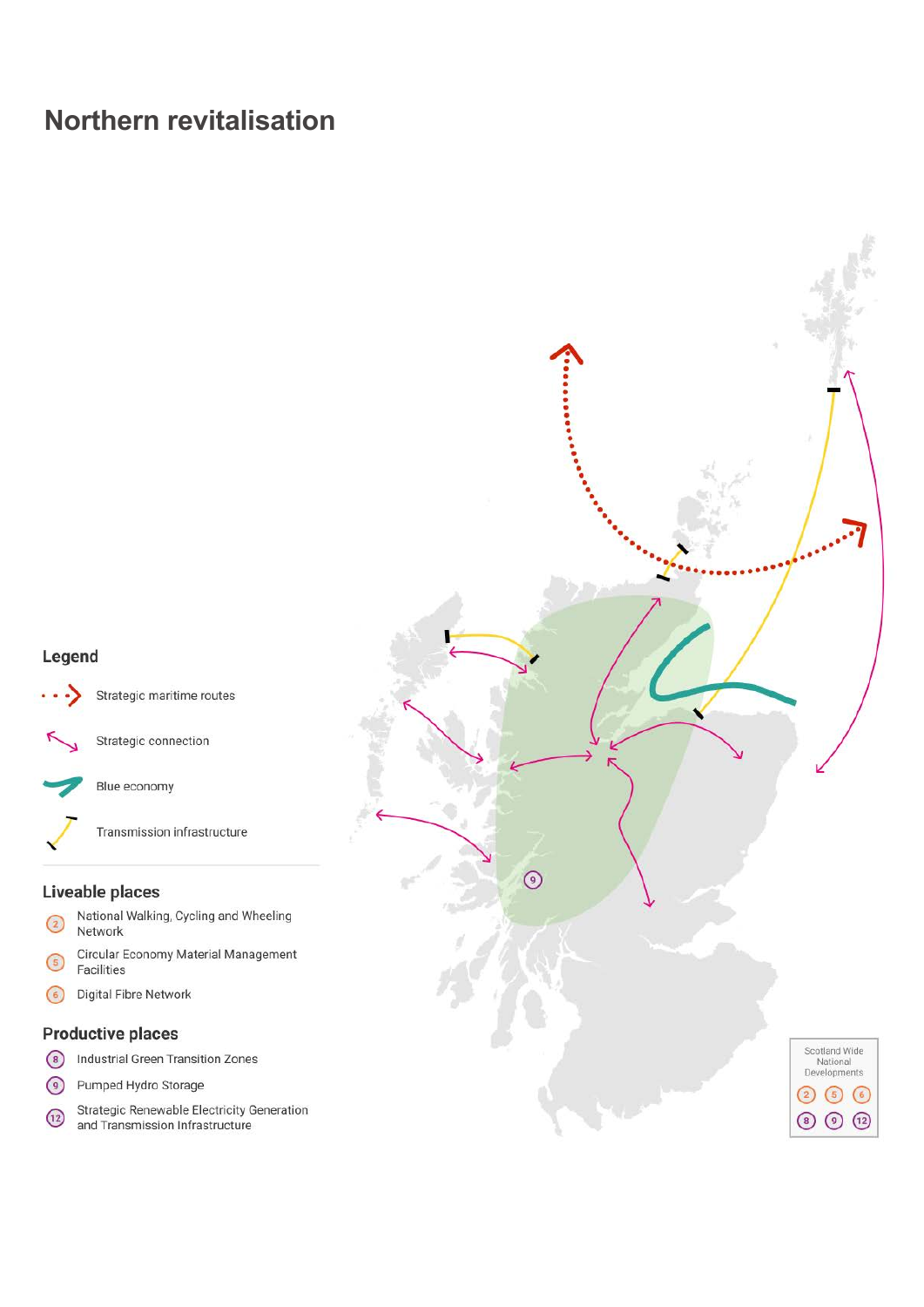# **Actions**

## **5. Strengthen networks of resilient communities**

*We will do all we can to help reverse depopulation across rural Scotland. Here, as with other more rural areas of Scotland, 20 minute neighbourhoods can be tailored to work with both larger towns and more dispersed settlement patterns.*

*Inverness plays a vital role as a regional centre for services, health, justice, employment, education, culture and tourism and has seen significant expansion in recent years. Key sites for its growth are located primarily to the east along the Moray coast. A sustainable and adaptive growth strategy will continue to be supported by planned investment in education and health and social care services as well as employment uses. The new railway station serving Inverness Airport will help connect local communities with growing employment opportunities in the wider area. Inverness Castle, as part of the Inverness and Highland City Region Deal, will be redeveloped and opened up to the public, attracting national and international tourists and encouraging visits to the wider Highlands and Islands.*

*Fort William, Grantown-on-Spey and Aviemore are key settlements, and the area has strong relationships with adjacent more coastal settlements such as Mallaig, Oban, Wick and Thurso. The area also has a strong network of towns including Forres, Elgin and Nairn. In more remote communities there is a need to reverse population decline. Innovation will be required to achieve this in a sustainable way. A place based approach (as demonstrated by Fort William 2040), including work to improve town centres and reuse redundant buildings, will support recovery in a way which responds to the strong character and identity of each of the area's towns and villages. Such an approach is evident in Growth Deal projects such as Moray's Cultural Quarter proposal. A positive approach to rural development should work within a network of hubs, and future service provision will require imaginative solutions so that places can* 

*be resilient and self-supporting. Investment in strategic health, justice and education facilities is already planned. In the longer term digital solutions, including mobile and remote health services and virtual education, will play an increasingly important role.*

*As with the coastal and island areas, homes*  will be needed to retain local people and *attract new residents of all ages. Many communities have taken ownership of their land and this could form the foundations for future development by unlocking further development sites. Refurbishment of existing rural buildings and halting the loss of crofts could help to repopulate the area, and new homes should align with infrastructure and service provision. They should also be located and designed to minimise emissions and to complement the distinctive character of existing settlements and wider landscapes. As climate change continues to impact, water supplies and drainage will need to be secured and maintained. Flood risk management and changing ecosytems will need to be factored into future plans to ensure nature-based adaptation solutions complement local living. Fuel poverty will require greater energy efficiency and affordable, low-carbon, distributed heat and electricity networks, with a model for increased local generation, bringing particular benefits. Maintaining connectivity will be essential, particularly through public transport that includes rail access and other active travel networks.*

### **6. Stimulate green prosperity**

*Natural assets and environmental quality underpin the area's main economic sectors and must therefore be protected, restored and used sustainably. A flexible approach to planning will help to attract investment, grow and diversify businesses and enable local entrepreneurship, micro enterprises, self-employment and social enterprises to flourish. Remote working can be capitalised on to build economically active local communities. This will require the continued roll out of high quality digital infrastructure and maintenance and decarbonisation of transport routes to wider markets. Food miles can be reduced over time with the help of*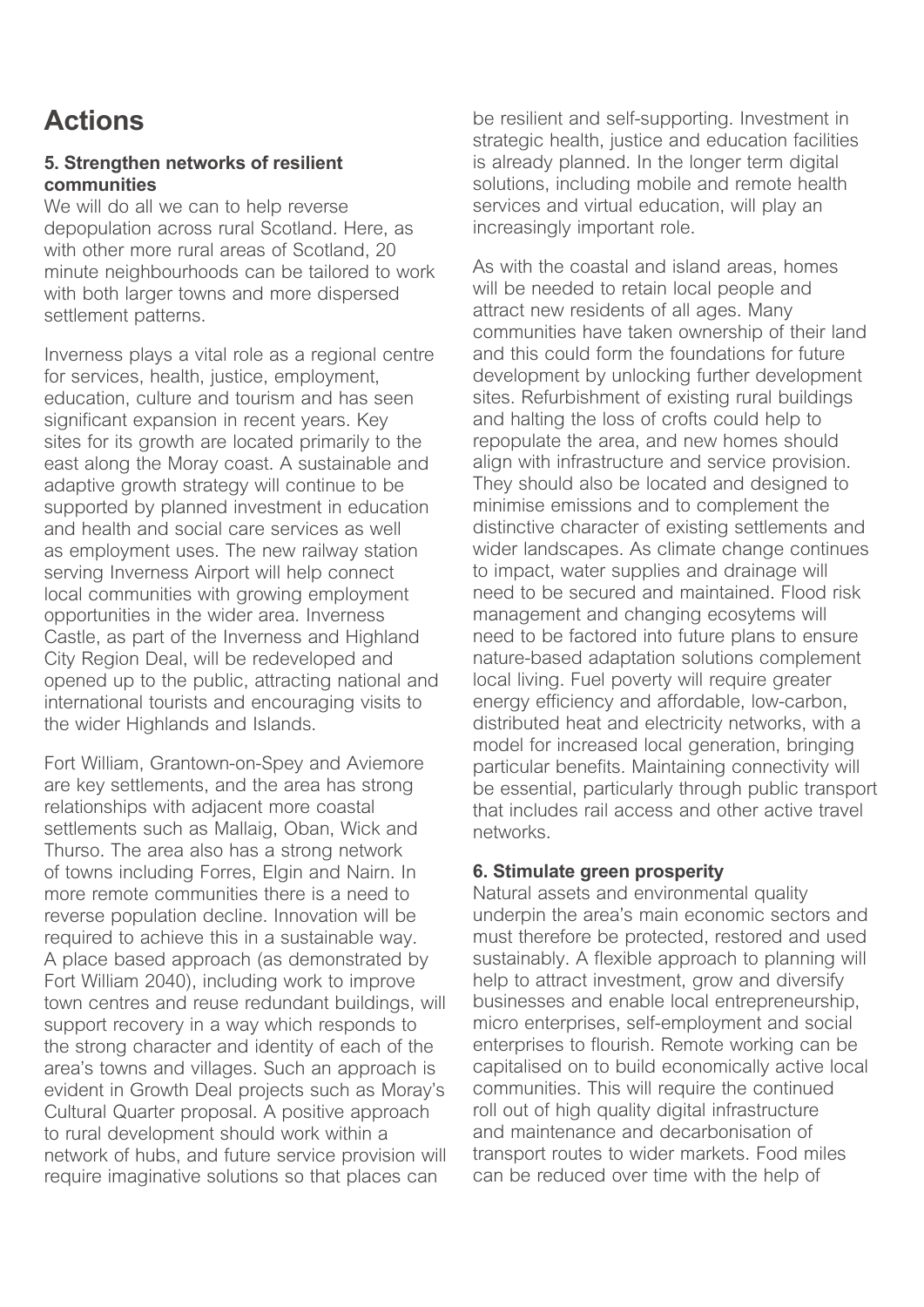*local community-led food growing networks, by supporting locally driven public procurement and, from a land use perspective, protecting higher quality agricultural land.*

*Ideas are emerging for the area to secure a low carbon future for tourism. Assets such as the North Coast 500 and more recently the Kintyre 66 in the adjacent coastal area, as well as the area's high quality environment and associated food and drink products, attract visitors. However, they also require improvements to infrastructure to support local communities and visitors. This will maintain the quality of the experience and the environment, facilitate lower carbon transport, promote 'leave no footprint' and encourage longer stays. This could involve extending the availability of transport services. There are also many regionally significant opportunities to create jobs by growing support services for outdoor activities such as mountain biking, climbing, walking and angling and in support of the country's winter sport and recreation sector that is primarily focussed in this area.*

*This area also makes an important contribution to our climate change targets by supporting renewable energy generation. Repowering and extending existing wind farms will optimise their productivity and capitalise on the area's significant natural energy resources, and there is potential to increase offshore wind energy capacity. A carefully planned approach can reduce environmental or other impacts and retain more benefits locally. Community ownership of renewable energy projects at all scales could play a key role in improving resilience, empowering local people to take control of their own assets and helping tackle fuel poverty. Pumped hydroelectric storage at Cruachan and other sites such as Coire Glas can support the energy network, as well as providing tourism and recreation opportunities, and we expect to see a growth in solar power. As technologies continue to develop, storage and other forms of generation will grow. The electricity distribution and transmission network will require upgrading to support the large increase in on and offshore electricity* 

*generation as well as new demand from heat and transport required to achieve net zero. There will also be a need for more community-scale energy generation to serve the needs of local communities directly and build resilience.*

*Investment in research and development, business opportunities and local centres of expertise will help to retain benefits locally and broaden the range of skilled jobs. There will also be opportunities to build on and repurpose existing assets to create greener jobs, such as the former nuclear installation at Dounreay and development at Fort William associated with the Lochaber Smelter.*

*The area's coastline contributes to the beauty and experience of the area and is also a hub for economic activity including fishing, the cruise and marine leisure sectors and the offshore renewable energy sector. Key ports include the Cromarty Firth (including Port of Cromarty, Nigg and Highland Deephaven), Corpach, Ardersier, Gills Bay, Inverness, Kishorn and Buckie. Through Opportunity Cromarty Firth and other projects, new facilities and infrastructure will help ports to adapt, unlocking their potential to support the transition from fossil fuels through oil and gas decommissioning, renewable energy and low carbon hydrogen production and storage, and the expansion of supply chain and services. This will in turn benefit communities by providing employment and income for local businesses.*

### **7. Nurture nature-based solutions**

*The area's natural capital will play a vital role in locking in carbon and building our resilience by providing valuable ecosystem services. This includes sustainable flood risk management, biodiversity, access and education.*

*Land and sea assets will play an internationally significant role in renewable energy generation and carbon sequestration. The area can act as a strategic carbon and ecological 'mitigation bank' that can make a major contribution to our national climate change commitments. A programme of investment in forestry, woodland creation, native woodlands and peatland restoration will play a key role in reducing our national emissions, providing investment*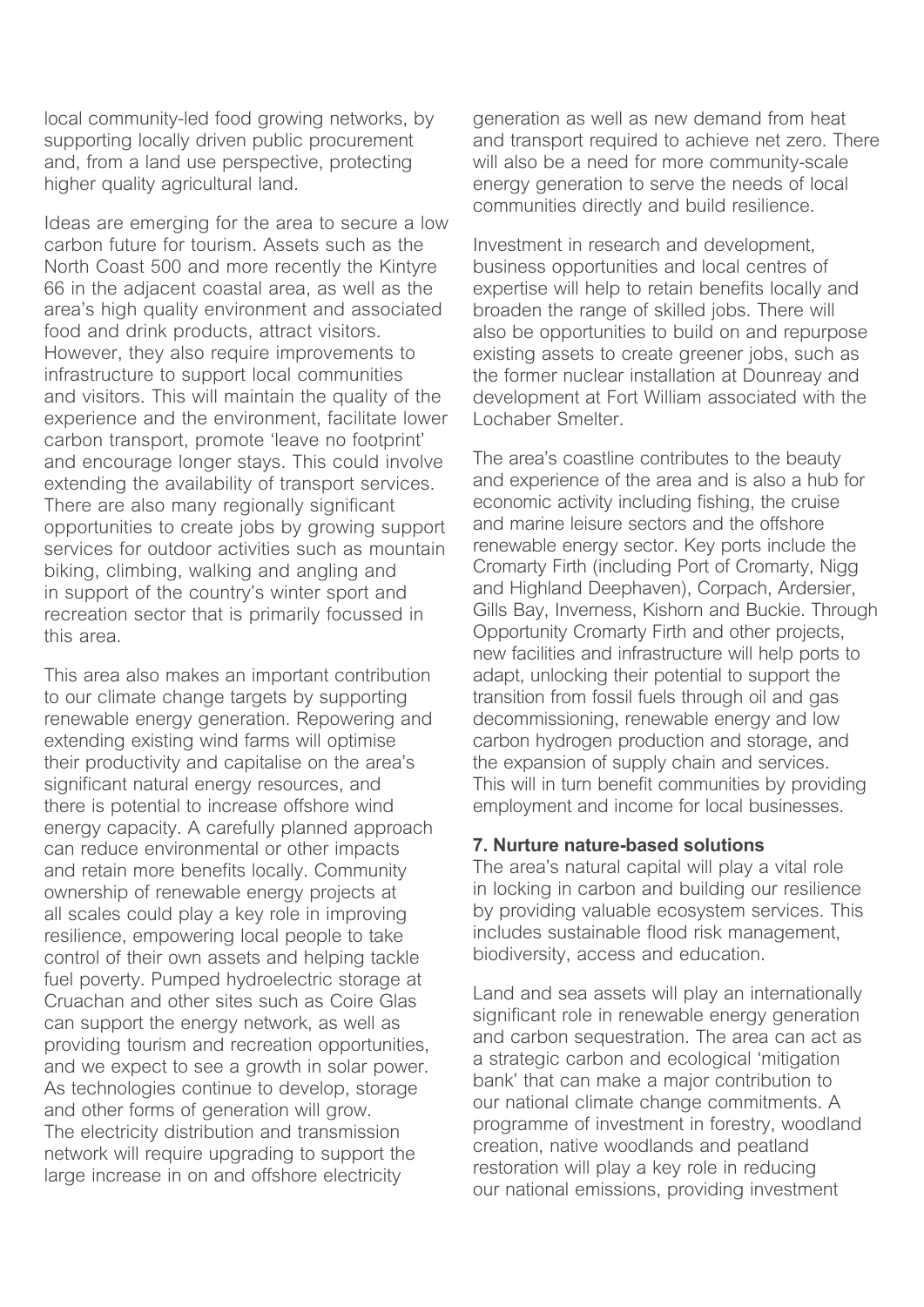*opportunities, supporting ecosystems and biodiversity and benefiting current and future generations. There are also opportunities to explore the decarbonisation of the forestry sector and the transport of timber, and to build community wealth through new businesses, such as a nationally important tree nursery in Moray.*

*Wider but closely related priorities include continuing conservation at a landscape-scale, to develop resilient nature networks, deer and moorland management, visitor management and recreation, rural housing, community empowerment and economic development. This will provide good quality local employment, strengthen and diversify local economies and help to secure a sustainable future for local people. The area's rivers are also strategic assets that will continue to benefit from aligned land use, climate adaptation and biodiversity enhancement.*

*Cairngorms National Park is bringing together conservation, the visitor experience and rural development to provide benefits that extend well beyond the park boundary. Landscapescale solutions to build resilience to climate change, to manage sustainable tourism and outdoor access, and a commitment to reversing biodiversity decline and increasing woodland expansion and peatland restoration, are all key priorities. Demand for development, including in pressured areas, will require a planned response to minimise the impact of second homes on local communities and ensure new housing is affordable and meets local needs.*

### **8. Strengthen resilience and decarbonise connectivity**

*We will continue to support further investment in digital connectivity but will need to go further to adapt to climate change and make use of emerging technologies. Priorities include satellite and mobile solutions to address 'not spots', and to support local living by reducing the need to travel unsustainably. To complement existing physical connections, smart solutions, local hubs, demand responsive transport and active travel networks will help people to access services and employment and make low-carbon local living a more viable option.*

*The transport system as a whole will need to be planned to support a shift to more sustainable transport whilst maintaining access to markets and facilities. In line with the transport sustainable investment hierarchy, development should first be focused on locations which make the best use of existing infrastructure and services before building new infrastructure or providing new services. Improvements to the Highland Main Line through electrification and delivery of new stations including at Inverness Airport, will create a sustainable commuter network for Inverness and open up more rural areas to lower carbon development. Our rolling programme of efficient electrification is also a key enabler for growth in rail freight, creating improved connectivity and providing additional capacity with faster journey times, better use of track capacity and lower unit costs. A continued modal shift to rail for both passengers and freight will bring significant environmental benefits over time.*

*Roads will continue to be arteries upon which local communities and businesses depend. There will be a need to adapt key routes due to the impacts of climate change alongside creating a strong network of charging points, including improvements to the A96 to improve safety and to the A9 to maintain a resilient road link from Thurso and Inverness to the central belt. Remote and rural areas including islands are dependent on reliable accessibility by road including connecting to ferries and ports, facilitating reliable public transport by road, access to essential services and transporting of goods. There is an urgent need for improvements to the A83 to ensure the resilience of the economy and communities of wider Argyll. Continued investment in the national longdistance walking and cycling network provides an opportunity to assist in decarbonising tourism and recreation across the area, whilst also providing, and acting as a spine for, sustainable active travel connections for everyday travel in the vicinity of towns and villages.*

*Inverness airport is a hub for air connections to dispersed communities and Wick John O'Groats and Broadford Airstrip on Skye are key connections. Oban Airport is also an opportunity*